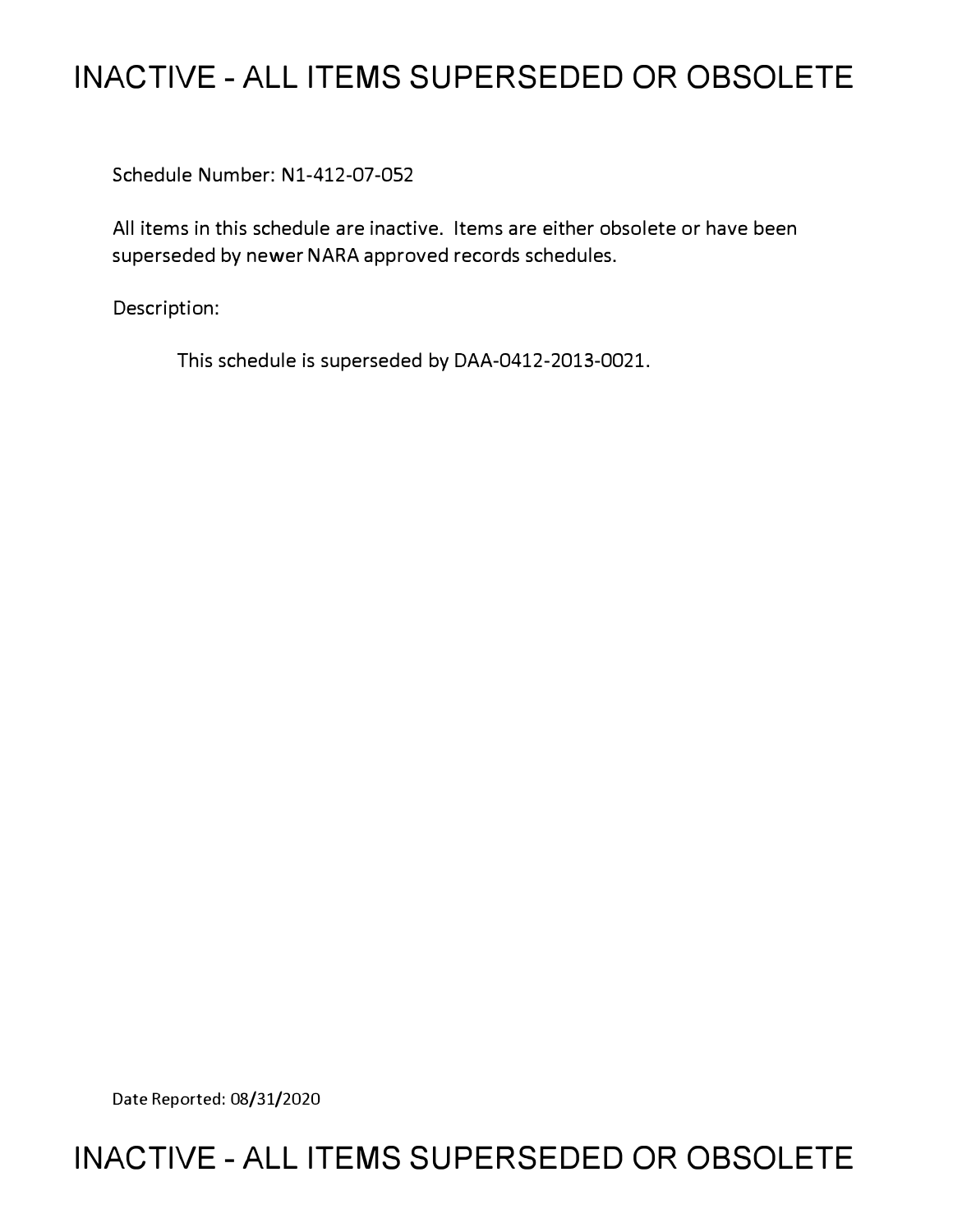| <b>REQUEST FOR RECORDS DISPOSITION AUTHORITY</b>                               |                                                                                                                                                                                                                                                                                                                                                                                                      |                     |              | <b>JOB NUMBER</b><br>V/4/2 OT-52                                                                        |                  |  |  |
|--------------------------------------------------------------------------------|------------------------------------------------------------------------------------------------------------------------------------------------------------------------------------------------------------------------------------------------------------------------------------------------------------------------------------------------------------------------------------------------------|---------------------|--------------|---------------------------------------------------------------------------------------------------------|------------------|--|--|
| To: NATIONAL ARCHIVES and RECORDS ADMINISTRATION (NIR)<br>WASHINGTON, DC 20408 |                                                                                                                                                                                                                                                                                                                                                                                                      |                     |              | <b>DATE RECEIVED</b>                                                                                    |                  |  |  |
| 1. FROM (Agency or establishment)                                              |                                                                                                                                                                                                                                                                                                                                                                                                      |                     |              | <b>NOTIFICATION TO AGENCY</b>                                                                           |                  |  |  |
| <b>U.S. Environmental Protection Agency</b>                                    |                                                                                                                                                                                                                                                                                                                                                                                                      |                     |              |                                                                                                         |                  |  |  |
|                                                                                | 2. MAJOR SUBDIVISION                                                                                                                                                                                                                                                                                                                                                                                 |                     |              |                                                                                                         |                  |  |  |
| <b>Toxic Substances</b>                                                        |                                                                                                                                                                                                                                                                                                                                                                                                      |                     |              | In accordance with the provisions of 44 U.S.C.<br>3303a,<br>the<br>disposition<br>request,<br>including |                  |  |  |
| <b>3. MINOR SUBDIVISION</b>                                                    |                                                                                                                                                                                                                                                                                                                                                                                                      |                     |              | amendments, is approved except for items that may<br>marked Adisposition not approved≅ or<br>be         |                  |  |  |
| Headquarters                                                                   |                                                                                                                                                                                                                                                                                                                                                                                                      |                     |              | Awithdrawn≅ in column 10.                                                                               |                  |  |  |
|                                                                                | 4. NAME OF PERSON WITH WHOM TO CONFER                                                                                                                                                                                                                                                                                                                                                                | <b>5. TELEPHONE</b> |              | <b>DATE</b><br>ARCHIVIST OF THE UNITED STATES<br>1120/08<br>Alla Warrita                                |                  |  |  |
|                                                                                | John B. Ellis                                                                                                                                                                                                                                                                                                                                                                                        | 202-566-1643        |              |                                                                                                         |                  |  |  |
| <b>DATE</b>                                                                    | proposed for disposal on the attached 2 page(s) are not now needed for the business of this agency or will not be needed after the<br>retention periods specified; and that written concurrence from the General Accounting Office, under the provisions of Title 8 of the<br>GAO manual for Guidance of Federal Agencies,<br>is not required; is attached; or<br>SIGNATURE OF AGENCY REPRESENTATIVE | has been requested. | <b>TITLE</b> |                                                                                                         |                  |  |  |
|                                                                                | John B. Ellis                                                                                                                                                                                                                                                                                                                                                                                        |                     |              | <b>Agency Records Officer</b>                                                                           |                  |  |  |
| 7. Item<br>No.                                                                 | 8. DESCRIPTION OF ITEM AND PROPOSED DISPOSITION                                                                                                                                                                                                                                                                                                                                                      |                     |              | 9. GRS OR SUPERSEDED<br><b>10. ACTION TAKEN</b><br>(NARA USE ONLY)<br><b>JOB CITATION</b>               |                  |  |  |
|                                                                                | EPA 371 TSCA Chemical Inventory File                                                                                                                                                                                                                                                                                                                                                                 |                     |              |                                                                                                         | NC1-412-82-10/14 |  |  |
|                                                                                |                                                                                                                                                                                                                                                                                                                                                                                                      |                     |              |                                                                                                         |                  |  |  |

Ì.

|  |  | lot copies sent to agency, NWMB, NWME, NWMW, NWCT, & NR |  |
|--|--|---------------------------------------------------------|--|
|--|--|---------------------------------------------------------|--|

 $\ensuremath{\text{NWML}}$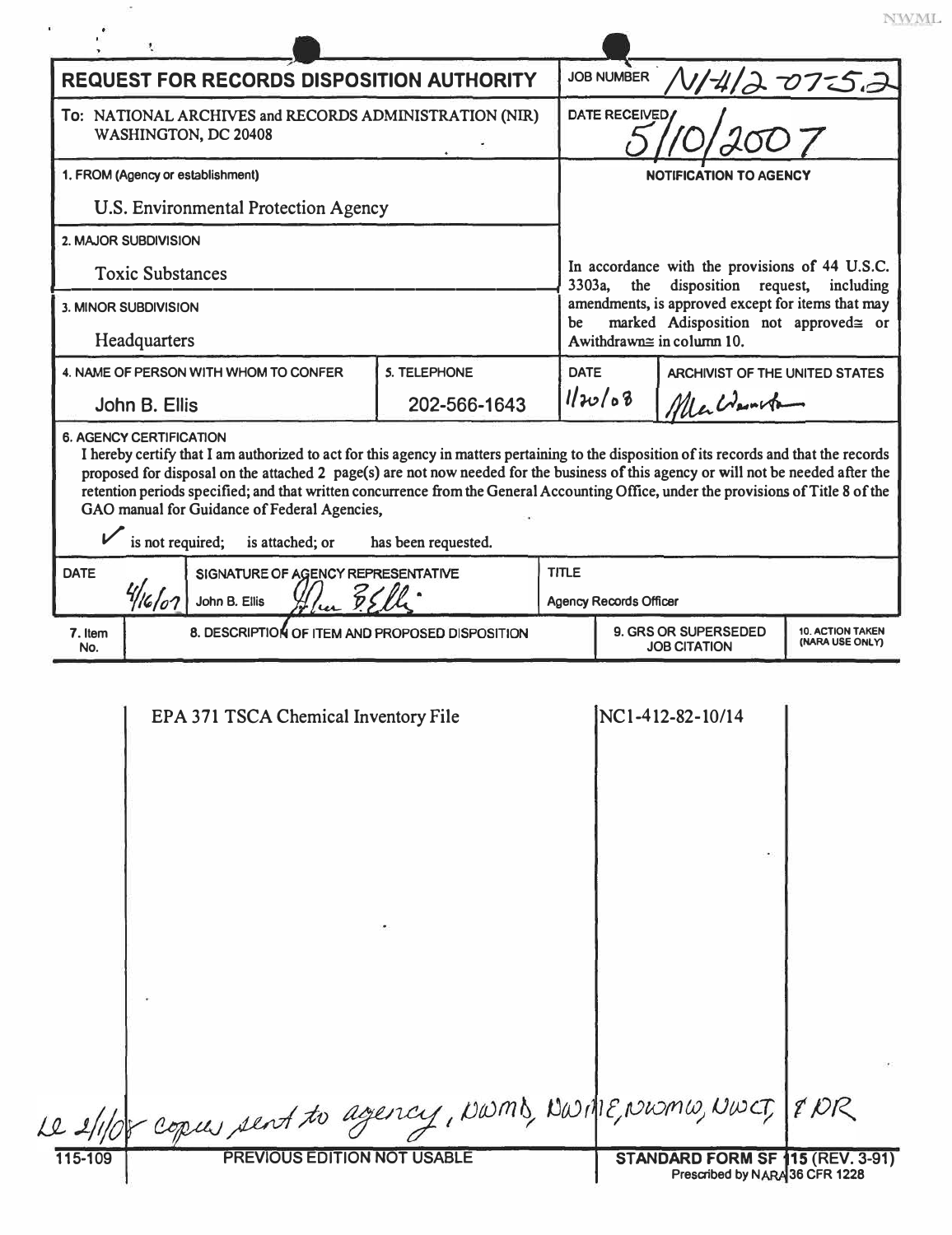**This schedule is in draft. It may be used to retire records, but may not be used to destroy records. If you have any questions, please contact the Records Help Desk.** 

# **EPA Records Schedule 371**

**Status:** Draft, 01/31/2008

**Title:** TSCA Chemical Inventory File

**Program:** Toxic Substances

**Applicability:** Headquarters

**Function:** I 08-025-06-02 - Manage Toxic Substances

 $412 - 67 - 63$ 

### **NARA Disposal Authority:**

This schedule authorizes the disposition of the record copy in any media (media neutral), excluding any records already in electronic form. Records designated for permanent retention must be transferred to the National Archives in accordance with NARA standards at the time of transfer.

• Nl-412-07-52

## **Description:**

Contains documentation relating to the inventory of chemicals pursuant to Section 5 of the Toxic Substances Control Act. Records consist of TSCA Chemical Substance Inventory Report (EPA Forms 7710-3B and 7710-3C), correspondence between EPA and the submitter, corrected data and replacement of data submitted, and other related records.

### **Disposition Instructions:**

**Item a(l):** Record copy- Nonelectronic

- **Permanent**
- Close inactive records annually following the year of submission or other Agency decision.
- Transfer to the National Archives 20 years after file closure. If microform, destroy paper after quality assurance is completed.

**Item a(2): Record copy - Electronic** 

- **Permanent**
- Close inactive records annually following the year of submission or other Agency decision.
- Transfer to the National Archives 5 years after file closure, with any related documentation and external finding aids, as specified in 36 CFR 1228.270 or standards applicable at the time.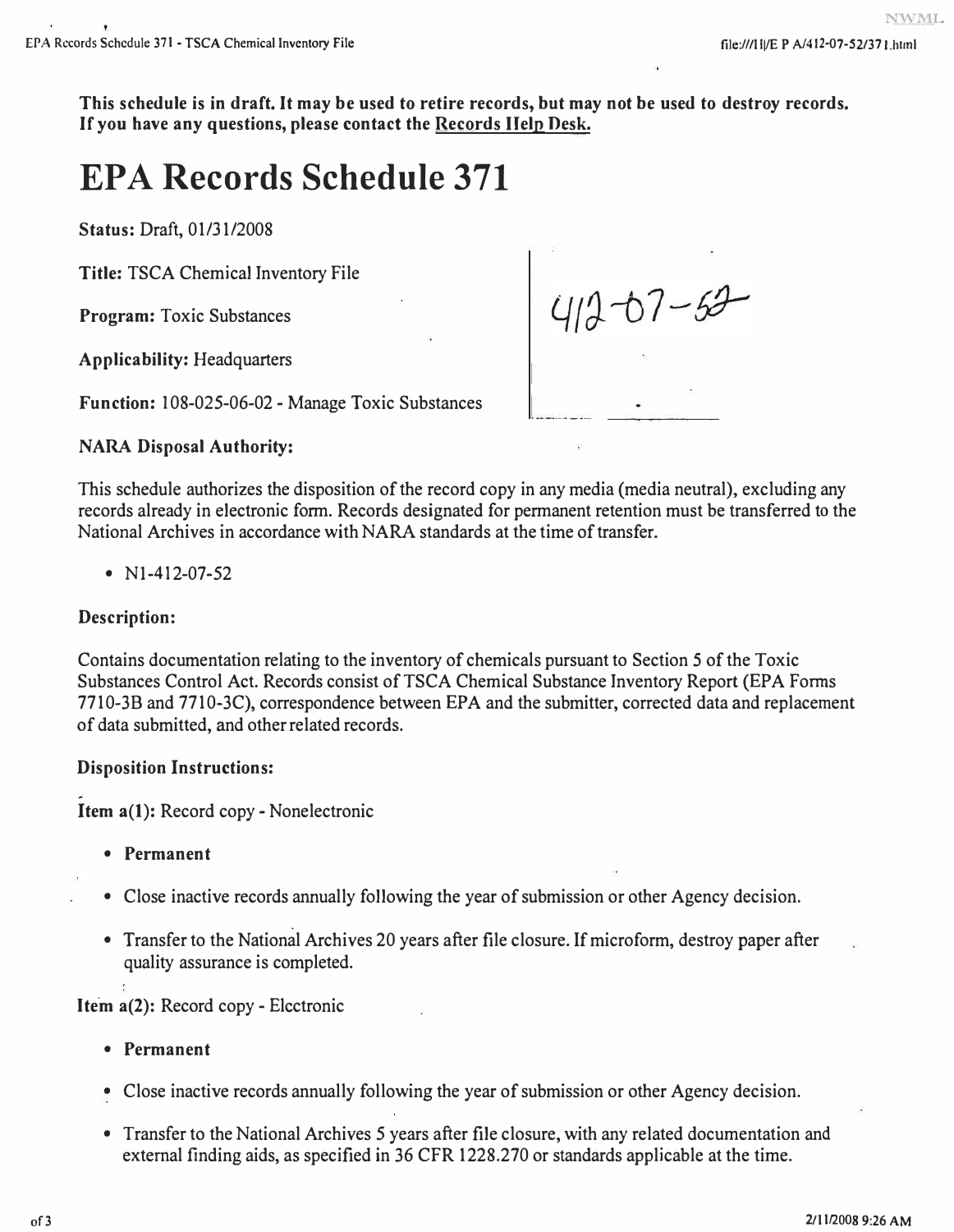**Item a(3): Electronic copy of records transferred to the National Archives** 

- Disposable Temp

- **Close file upon transfer to the National Archives.**
- **Delete after electronic record copy is successfully transferred to the National Archives.**

**Item b: (Reserved)** 

## **Guidance:**

**Microform copies are to be produced in accordance with 36 CFR 1230.10 and 1230.20.** 

**Records containing sensitive information must be shredded or otherwise definitively destroyed to protect confidentiality.** 

**Specific legal citations include:** 

- **Toxic Substances Control Act, as amended, Sec. 5**
- **40 CFR Parts 710, 720.25**

# **Reasons for Disposition:**

**The disposition instructions have been rewritten as media neutral to allow for maintaining the record copy in EP A's electronic recordkeeping system.** 

**The following changes were made in the 0 1/31/2008 version:** 

- **Divided item a into three subitems, a(l)-(3).**
- **Revised the titles of disposition items a(l)-(3).**
- **Revised the disposition instruction for item a(3).**

**The following changes were made in the 04/27/2007 version:** 

- **Change item a - microform to record copy.**
- **Deleted item b - paper copy (microformed).**

**Item c for electronic copies created with word processing and electronic mail applications deleted 08/21/2006 pursuant to NARA Bulletin 2006-04.** 

# **Custodians:**

**Office of Prevention, Pesticides, and Toxic Substances, Confidential Business Information Center and Economics, Exposure, and Technology Division** 

- **Contact: Tracy Williamson**
- **Telephone: 202-564-8569**